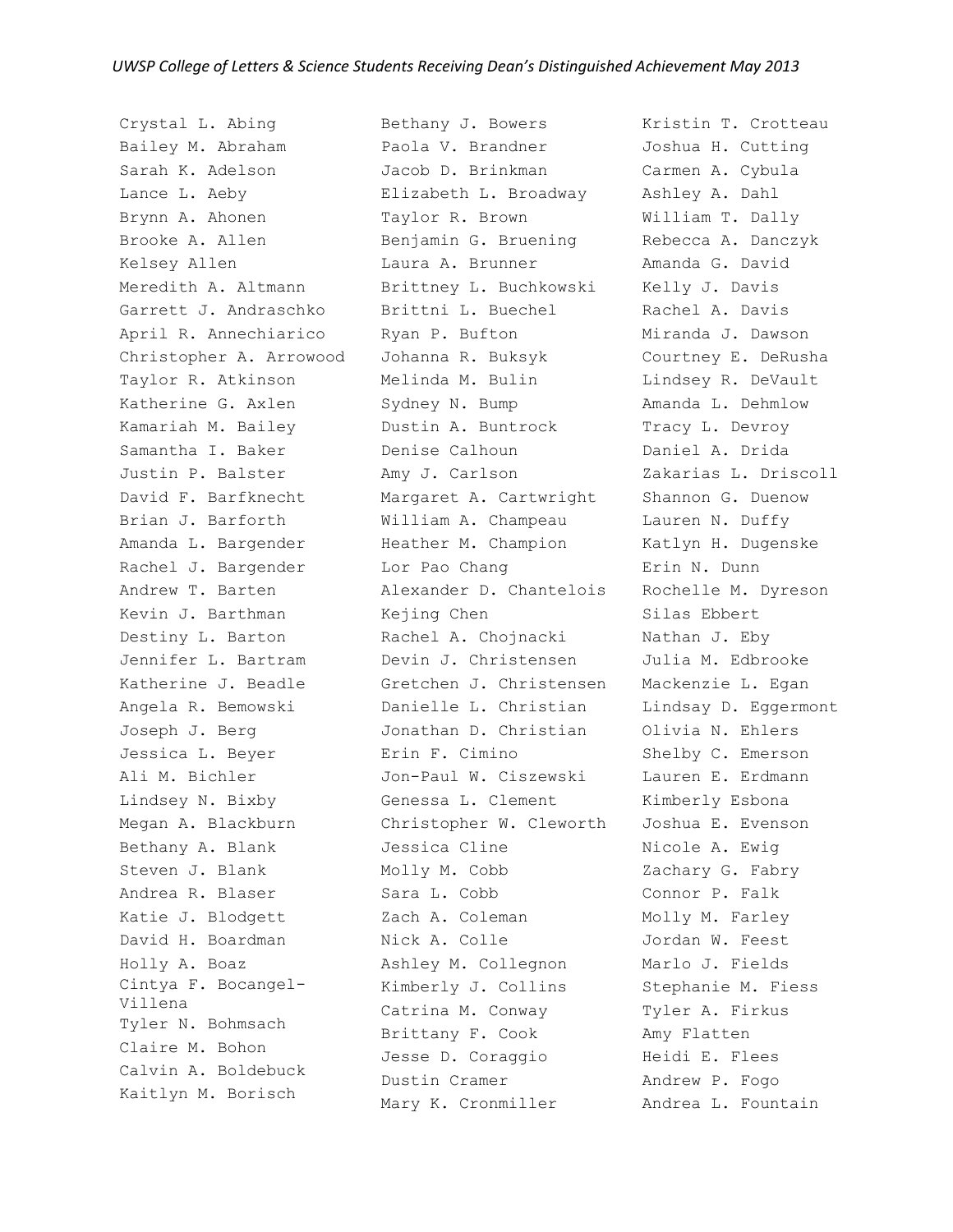Brianne L. France Andy J. Francis Elliot B. Franczek Samuel Dutch Franz Casey C. French Molly R. Frisch Thomas R. Fritz Matthew Gaffney Eric J. Geisthardt Ruth H. Gervais John T. Gilderson-Duwe Katherine F. Gilles Aubrey A. Giordana Leslie Gitz Amanda K. Glish Courtney C. Gonnering Lloyd T. Graff Alexandra L. Graun Courtney M. Gray Nicholas G. Gremban Cody G. Griffith Adam C. Gronke Nichole K. Guelcher Scott E. Halperin Joshua S. Hames Cullen A. Haselby Meggan R. Hass Stuart R. Hautala Siao Hui Hee Erin Held Megan M. Helein Breanna E. Helminski Jenna R. Helminski Abigail C. Hencheck Jennifer A. Henderson Jeffrey L. Hensley Andrew M. Hernandez Janelle R. Hines MaryAnne Hinkle Meghan L. Hock Madison W. Hodge Jesha A. Holcomb-LaMarche

Travis J. Hollnagel Echko K. Holman Jenna D. Homan Eric D. Honerlaw Paige L. Hoppock Melissa A. Hoskins Spencer L. Houk Jayson M. Howard Michael S. Howard Zachary J. Hudson Tiffany M. Hughes Cassandra J. Hull Michael S. Hunsberger Kayla J. Hunt Brittany M. Iczkowski Randall J. Inhoff Jordan R. Isaacs Ryan M. Iverson Amanda R. Jakups Alyssa V. Janco Tarryl Janik Ryan J. Jansen Dana C. Jarosinski Tyler N. Jensen Leigh T. Jentz Brooke A. Johnson Callie J. Johnson Dayton N. Johnson Jasmine J. Johnson Julie L. Johnson Kirsten L. Johnson Molly J. Johnson Kelsey A. Jones Shelby L. Jurgensmier Holly S. Kalbus Daniel J. Kaminski Alycia L. Kania Nicole A. Karl Amber B. Karweick Chase C. Kasmerchak Ivy C. Kasten Mary A. Kawleski Kayla C. Kelley

Brooklyn A. Kemp Erik J. Kersting Nicholas A. Kielpinski Sylvia K. Kies Susan E. Kilian Amanda F. Kilponen Michael D. Klein Erica M. Kleist James S. Kleist Elizabeth M. Kleitsch Hannah L. Kleitsch Erin M. Klemm Erin E. Kline Olivia M. Klinkhammer Samuel P. Knapp Kimberly C. Kobussen Darrell Kohli Lydia N. Kolbeck Lindsey C. Korst Anthony M. Kosobucki Jesse Kosobucki Sarah L. Kramer Felicia M. Krejci Steven F. Kreul Justin E. Kreuser Dillon L. Ksionek Samantha D. Kulinski Jordan T. Kumm Sonia K. Kurhajetz Dylan J. LaCanne Megan G. LaCroix Stacey M. LaFrance Simone A. LaMarche Mark Lambrecht Shawn A. Lamey Valerie J. Landowski Melissa N. Lang Adam J. Langjahr John R. Lapota Axel J. Larsen Benjamin P. Larsen Kathryn A. Larson Alexis F. Lathrop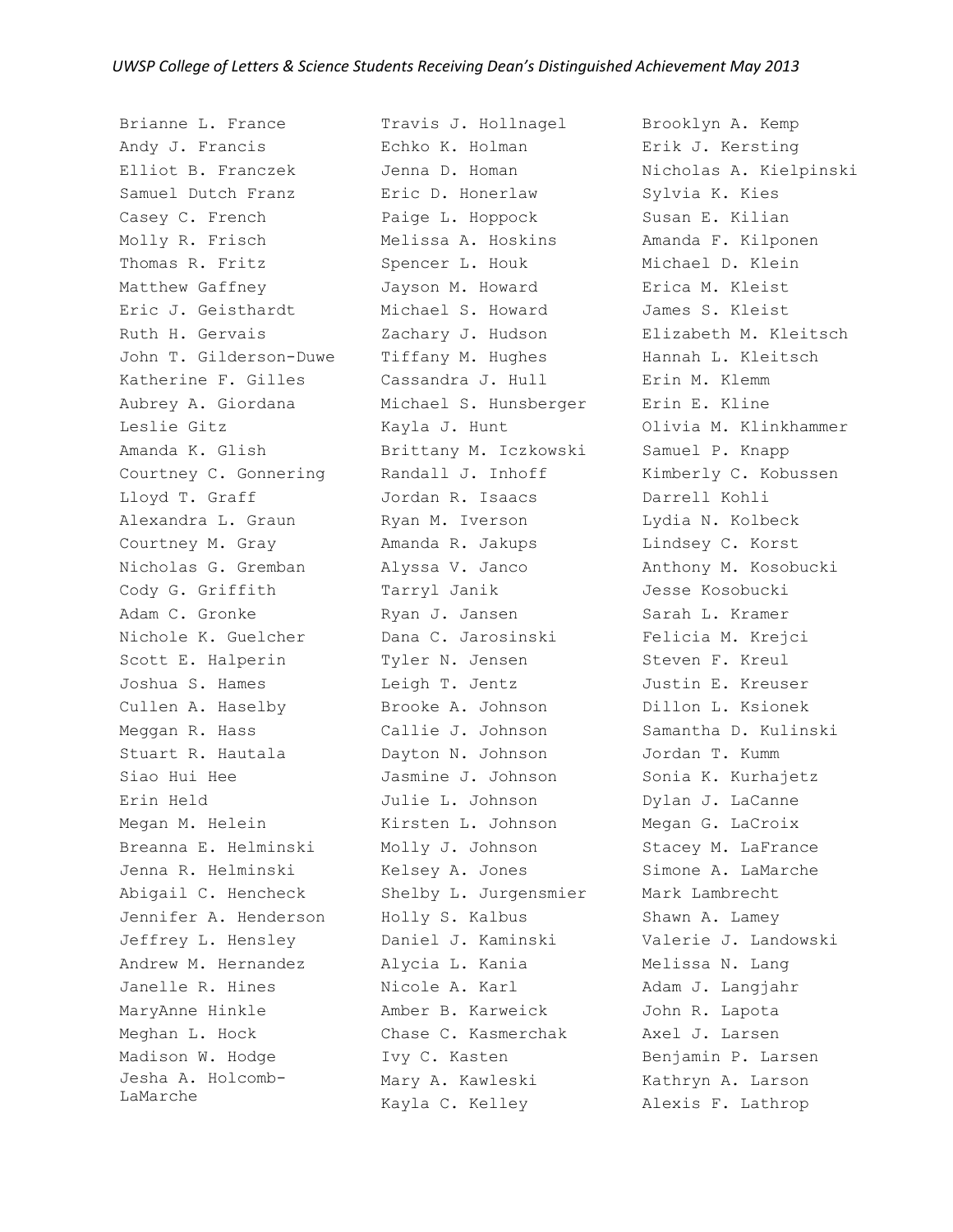Jacob A. Lauer Alanna M. LeClair Kyle K. Leaf Danielle N. Lee Arin E. Lemke Jinzhi Li Jessica M. Lila Zachary J. Lind Caitlin M. Lindsay Ben J. Lofgren Aubree M. Lombness Kendra L. Loose Kaitlyn M. Luckow Julia A. Ludwiczak Justine C. Luetschwager Anna M. Lutz Katherine S. Lux Robert T. Lyke Ashley M. Majewski Nyssa Maki Angela M. Mangin Tara S. Mansavage Maggie K. Manske Jenay E. Manydeeds Theresa R. Marchel Michael A. Marek Katherine A. Marichal Michael L. Marichal Kristin M. Mathes Michael E. Mathias Jennifer A. Mathis Hailee J. Mattmiller Sydney J. Maves James G. McCoy Carolyn C. McDonnell Benjamin T. McDowell Dylan T. McHugh Caitlin E. McKichan Chamario McMichael Julie M. McNeely Benjamin J. Meadows Melissa A. Mehre Anthony L. Meier

Hannah M. Mejia Katherine R. Menard Melody Metz Amber M. Meulemans Abigail L. Meyer Bethany M. Meyer Kristy J. Meyer Sarah E. Meylor Nick M. Michalske Gerdine Michel Kristin Miller Saki Miyajima Samantha R. Mocadlo Kevin D. Mohawk Robert C. Montgomery Christopher D. Navarro Samuel M. Nehls Kyle M. Neill Brady A. Nelson Ryan P. Nelson Dustin J. Neubauer Ryan E. Niemuth Bailey M. Nix Emily A. Norman Joshua E. OConnor Daphne A. OKeefe Ryan J. OLoughlin Maille A. ONeil Jenna C. Oberman Julie A. Olaf Joshua A. Olive Mathew R. Olkowski Alexandrea R. Ollhoff Stephanie R. Olsem Abigail J. Olson Katherine E. Olson Mikayla R. Opichka Nicole A. Orlando Cambria E. Otte Zoe S. Page Emily A. Pagel Christopher J. Paquette Cory A. Rusch Kayla M. Parham

Richard W. Parmentier Mitchell W. Patoka Morgan K. Pearson Trina J. Pearson Alejandra B. Perez Sarah J. Perrigoue Danielle Peters Molly A. Petersilka Brianna R. Peterson Michael S. Pfahning Shawn D. Pierce JennyRae Piton Rebecca Plahuta Rebecca A. Pletka Randy M. Ploeckelman Mallory B. Polivka Noelle M. Ponasik Brian J. Pratt Katie M. Rabas Megan J. Raether Jason C. Rannow Victoria A. Raschke Rikki A. Ratsch Lily M. Rawson Brittany N. Reed Chelsea B. Reierson Owen S. Reissmann Bethany A. Reque Leah A. Rezin Jordan R. Rhode Ashley R. Rice Bethany J. Riley Efren M. RiosTodakee Matt D. Rittler Emily R. Robinson Leah M. Rogers Andrew R. Rosik Susan M. Ross Tana R. Route Brandon S. Rued Danielle L. Rupp Lori A. Rusch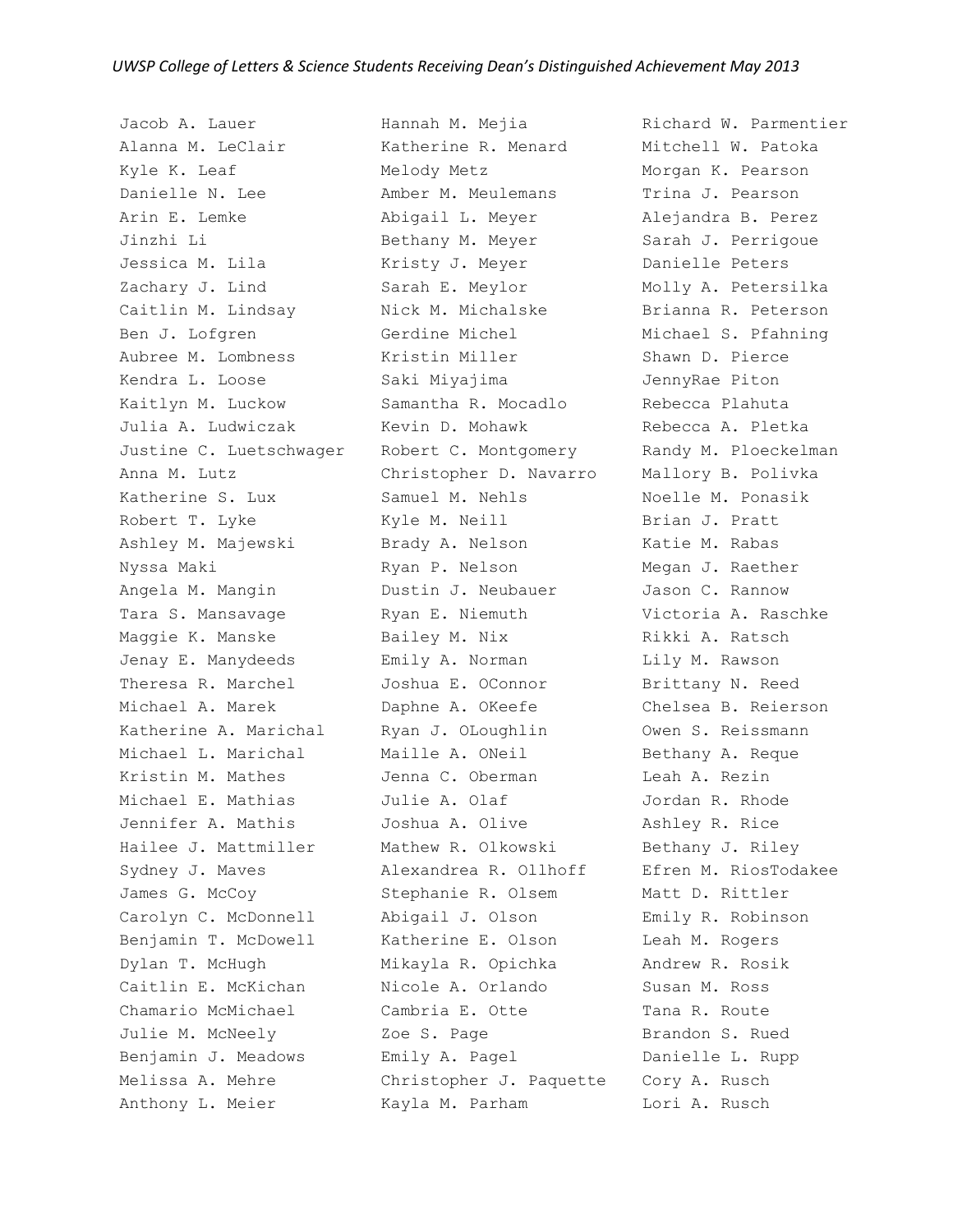Matthew J. Rush Michael D. Sandgren Clorissa N. Santiago Anders A. Saulic Molly L. Sawicky Joseph N. Sawtelle Michael J. Sazama Kelly A. Scheffen Ryan Schenkel Gustav G. Schermetzler Olivia C. Schiefelbein Allison B. Schjoth Max E. Schmidt Rebecca L. Schmidt Andrea J. Schneider Jordan P. Schneider Rathorn D. Scholz Olivia S. Schrage Eric A. Schreiber Chris L. Schriver Stephen E. Schuessler Jared S. Schuff Ashley Schultz Julaine E. Schultz Kyle P. Schultz Ryan D. Schwobe Tina A. Seehafer Jerad A. Servais Ambud Sharma Aldis P. Siltumens Ronald C. Silva Cassie C. Silvernale Benjamin J. Sinkula Anastasia L. Skrobish Erick N. Smogoleski Rachel M. Sommer Haley E. Sommers Casey L. South Kyle D. Spielvogel Amy L. Springer Elizabeth T. Spry Jennie L. Stage Kayla L. Staniszewski

Anna R. Starzinski Aaron J. Stauffacher Megan R. Stebane Samantha J. Sternitzky Mary T. Stone Shannon E. Stover Jordan E. Straight Adam P. Stresing Zachary J. Strohl Bradley Stroik David Strong Emily K. Strzyzewski Abby L. Studinski Kayla J. Stuebbe Stefan Stults Erin M. Sullivan Rebecca J. Sutherland Erica E. Swenson Andrea L. Szcepanski Stella A. Taylor Matthew A. Teachout Alexandra M. Tepp Anna Thao Dana R. Thompson Kelsey J. Thompson Ross J. Thorn Rachel A. Thorson Lauren Topping Eli C. Towle Timothy M. Treu Alexander R. Trinkner Angela J. Tritz Cameron A. Trotter Hayley E. Trzinski Garret A. Tutland Lieah VanGompel Andrew J. VanMeter Wendy J. VanMeter Megan L. VandenBosch John J. VandenHeuvel Silvya Y. Velez Jemimah A. Vettrus Amy E. Vida

Thomas A. Vieweger Mae S. Voeun Kyle S. Vogt Amanda R. Voigt James R. Wagner Bridget M. Walker Joshua R. Wallace Brooke A. Walsh Nicholas A. Walters Ashley Walton Tyler R. Warner Allison L. Warnke Penny M. Warren Ben P. Wasleske Taichi Watanabe Albert J. Webster Kyle A. Wegner Taylor M. Welcing Dustin L. Wenstadt Danial Wentland Joshua L. Werra Elizabeth V. Wescott Lisa M. West Elizabeth A. Westover Ariana M. Wetak Olivia M. Whitaker Amanda R. White Megan L. Wibben Rochelle M. Wiedenhoeft Taylor L. Willert Derrick R. Wills Samantha Wimmer Nick J. Winch Kelly J. Wirkus Elizabeth Wirth Kelly L. Wisniewski Shauna J. Wisniewski Rebecca L. Wolter Miranda H. Wood Mary G. Workman Nicholas R. Woyak Kyle S. Wright Laura K. Wright